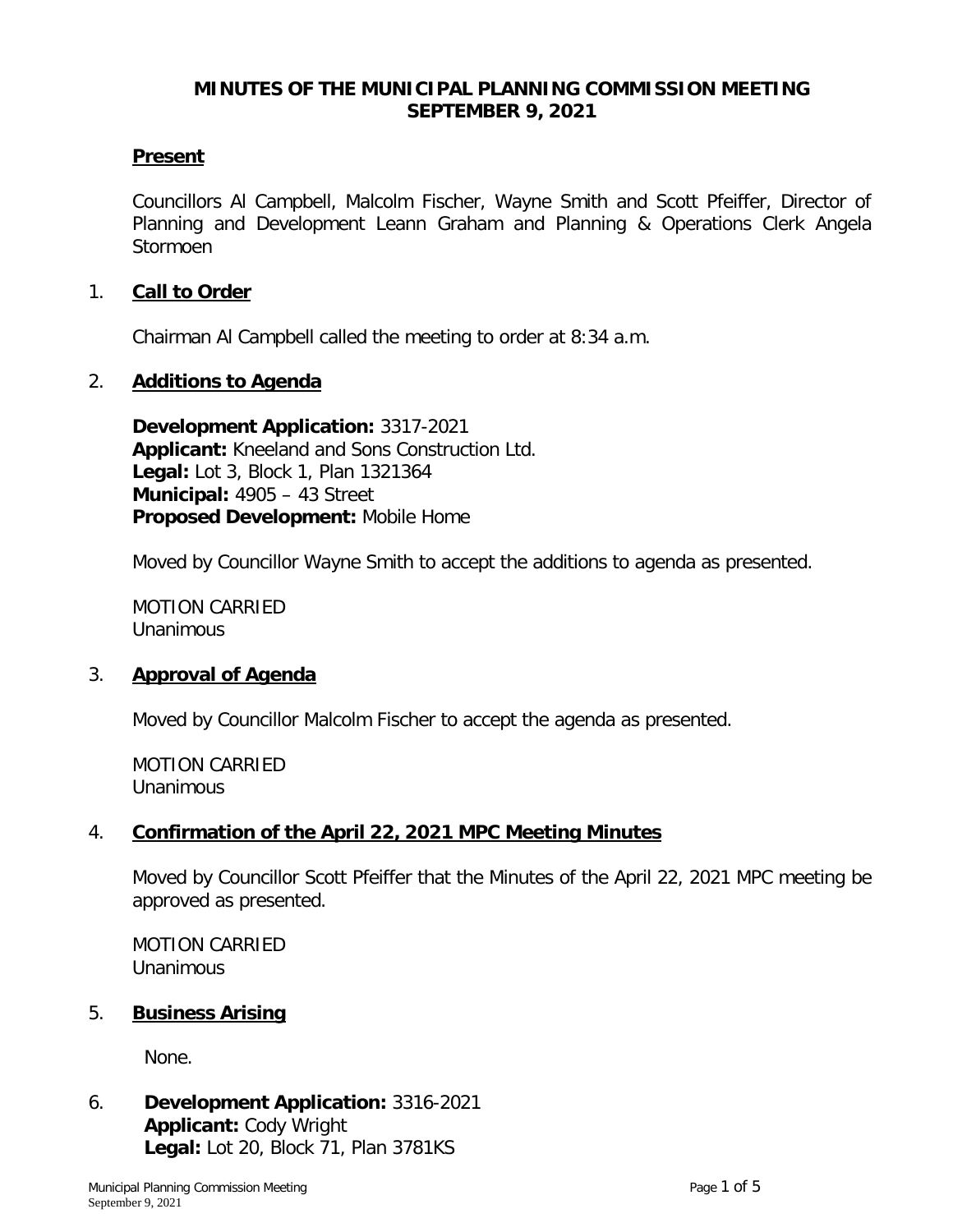### **Municipal:** 4602 – 58 Street **Proposed Development:** Detached Garage

A report prepared by the Director of Planning & Development was reviewed as follows:

### **General**

The applicant is proposing to construct a new detached garage at 4602-58 Street and is requesting a variance to the front yard setback on the south side of the property in accordance with the corner lot restrictions.

The corners lot restrictions within Town Of Stettler Land Use Bylaw #2060-15 allows one front yard setback to be reduced to 3 meter setback along a street. The applicant is requesting a 1.68 meter setback along 46 Avenue to maximize the use of the yard. The dwelling unit on the property currently sits 1.68 meters from 46 Avenue and the staff recommendation is that the approval of the garage be based on the condition that it is at the same setback as the dwelling unit.

### **Development Review**

Requirements pertaining to the proposed development are regulated within the Land Use Bylaw 2060-15 as follows:

- Minimum Front Yard 3 meters required proposed 1.68 meter (requires 1.32 meter variance)
- Minimum Side Yard -0.6 meters required– Proposed 1.0 meters
- Maximum Parcel Coverage 40% coverage proposed 32%

### **Legislation and Policy**

Staff has assessed this application against the provisions outlined in the Town of Stettler Land Use Bylaw 2060-15.

#### **Recommendation**

That the Municipal Planning Commission approve this application subject to the following conditions:

- 1. That the front yard setback along 46 Avenue be in line with the existing Dwelling unit of 1.68 meters. The 1.68 meter setback will not increase the nonconforming setbacks of the property
- 2. The owner/applicant must comply with all the provisions of the Town Of Stettler Land Use Bylaw #2060-15;
- 3. The owner/applicant is responsible for the cost and repair of any damage to public property or works located thereon that may occur as a result of undertaking work regulated by the Alberta Building Code;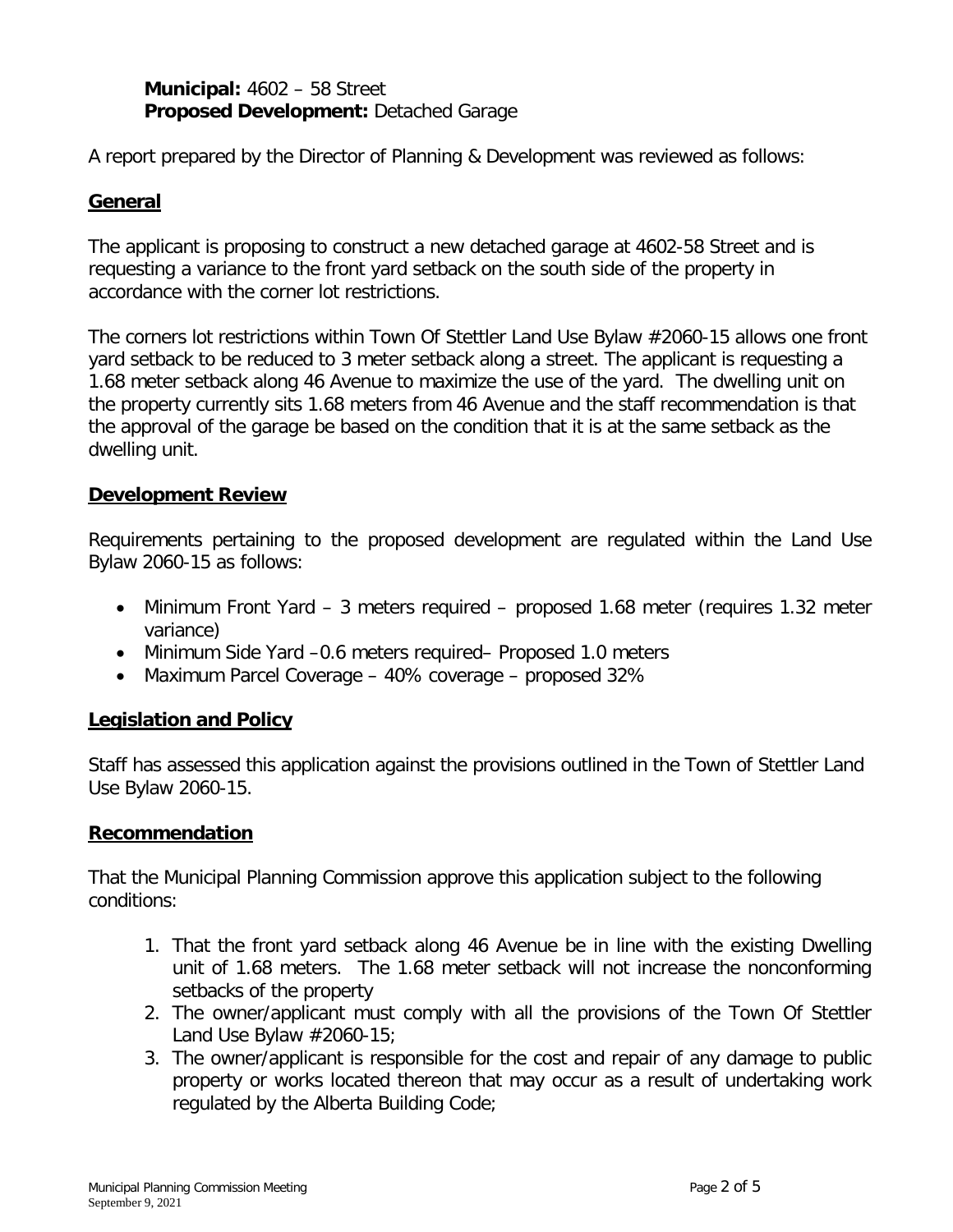- 4. Compliance with the provisions of Land Use Bylaw #2060-15 does not exempt the applicant from compliance with any provincial, federal, or other municipal legislation;
- 5. The proposed development (Detached Garage) shall be located in accordance with the approved plan; any changes to this site plan must be approved by the Town of Stettler;
- 6. It is the owner/applicant's responsibility to ensure that lot grading and drainage are compliant with Section 51 of the Town Of Stettler Land Use Bylaw #2060-15;
- 7. The owner/applicant shall arrange for and obtain approval for compliance with the current Alberta Building Code;
- 8. The owner/applicant must obtain a building permit for this development following the mandatory 21 day appeal period

### **Alternatives**

• Defeat the application stating reasons

## **Discussion**

Councillor Wayne Smith questioned if Bylaws were different at time of single family dwelling development in regard to front yard setbacks. Director of Planning and Development Leann Graham mentioned the 1998 Land Use Bylaw and earlier did not account for corner lot restrictions, therefore, 1.5 m setback would have been conforming as a side yard setback at the time of construction. (the 2008 bylaw included corner lot restrictions)

Moved by Councilor Malcolm Fischer to approve the application as presented.

MOTION CARRIED UNANIMOUS

### **Additions**

**Development Application:** 3317-2021 **Applicant:** Kneeland and Sons Construction Ltd. **Legal:** Lot 3, Block 1, Plan 1321364 **Municipal:** 4905 – 43 Street **Proposed Development:** Mobile Home

A report prepared by the Director of Planning & Development was reviewed as follows:

# **General**

The applicant is proposing to relocate a mobile home to 4905 – 43 Street. The mobile home was constructed in 2000 and as such it is considered a discretionary use in the R3: Mobile Home Park Land Use District as it exceeds eight years of age from the date of application for a development permit.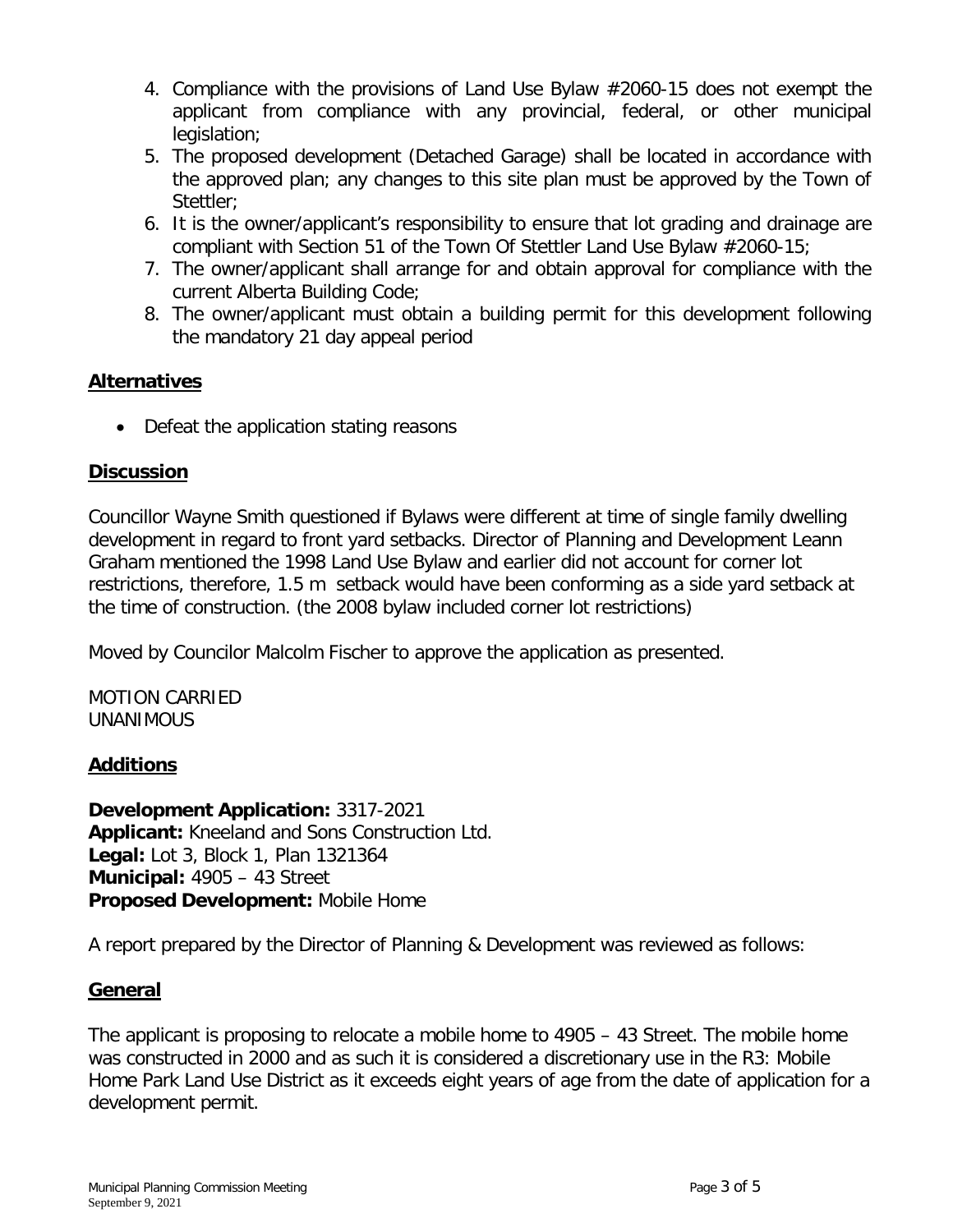Based on the photos submitted by the applicant the proposed 2000 mobile home will not detract the neighborhood, due to the age of other mobile homes in the area of the same age approved previously through MPC the proposed 2000 mobile will be conducive to the area.

### **Legislation and Policy**

Staff has assessed this application against the provisions outlined in the Town of Stettler Land Use Bylaw 2060-15.

### **Recommendation**

That the Municipal Planning Commission approve this application subject to the following conditions:

- 1. The owner/applicant must comply with all the provisions of the Town Of Stettler Land Use Bylaw 2060-15.
- 2. The owner/applicant must ensure that the undercarriage of a mobile home shall be screened from view by skirting or such other means satisfactory to the Development Officer/Municipal Planning Commission in accordance with 38.3 of the Land Use Bylaw 2060-15;
- 3. The owner/applicant shall ensure all accessory structures to a mobile home such as patios porches, additions, skirting and storage facilities shall be fabricated so that the appearance complements the mobile home to the satisfaction of the Development Officer/Municipal Planning Commission in accordance with 38.4 of the Land Use Bylaw 2060-15;
- 4. The owner/applicant is responsible for the cost and repair of any damage to public property or works located thereon that may occur as a result of undertaking work regulated the Alberta Building Code.
- 5. Compliance with the provisions of Land Use Bylaw 2060-15 does not exempt the owner/applicant from compliance with any provincial, federal, or other municipal legislation;
- 6. The owner/applicant must ensure the proposed development (Mobile Home) shall be located in accordance with the approved plan;
- 7. The owner/applicant shall arrange for and obtain approval for compliance with the Alberta Building Code.

### **Alternatives**

• Defeat the application stating reasons

#### **Discussion**

Moved by Councilor Scott Pfeiffer to approve the application as presented.

MOTION CARRIED UNANIMOUS